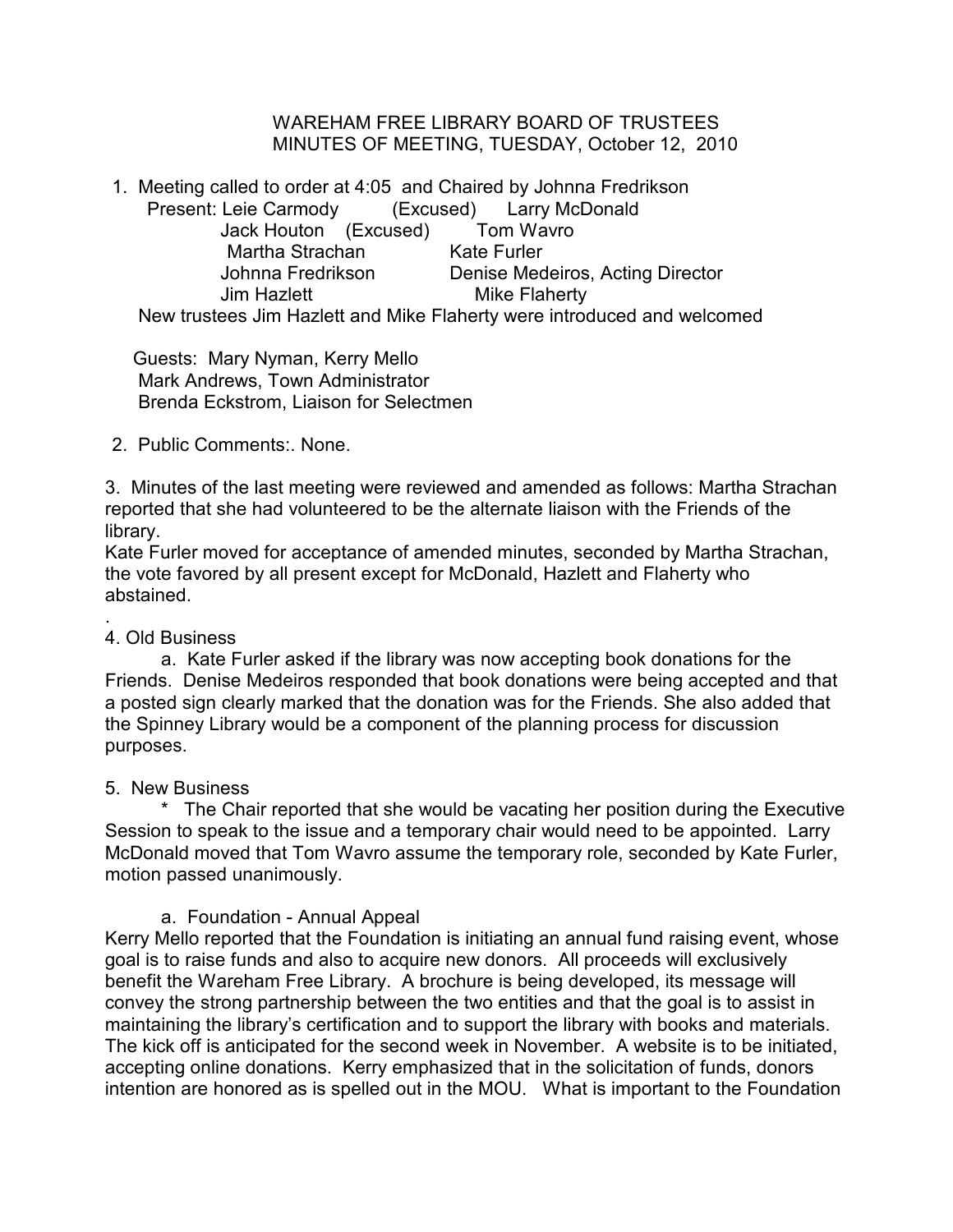is to raise the public consciousness of this important community need. A modest goal has been set given the economy.

## b. Policy Committee Report

A report was given by both Kate Furler and Denise Medeiros. Areas for policy development were presented and another meeting planned. A Policy for Meeting Room Use developed by the Director was presented for consideration, she welcomes further suggestions from both staff and the trustees. Martha Strachan moved for acceptance of the draft, seconded by Mike Flaherty, motion passed unanimously.

## c. Library Strategic Planning

The trustees were presented with an outline of step one for the four month process whose assumptions include a real and ongoing commitment to library services and the community's needs; the wise and resourceful use of limited resources and community wide involvement and participation.

Denise is encouraging the Board of Trustees to earnestly participate in promoting a significant representation of local citizens for the planning committee to be composed of about twenty persons. The four building blocks to a meaningful and productive planning process is dependent upon the library staff, the director. the trustees and the planning committee / citizens. She asked that the names of potential planning members be offered at the next trustee meeting. Being familiar with the library is not a requisite, although participants will be asked to attend and commit to their presence at two full days of planning. A consultant will be sought to facilitate the process.

Workshops will be conducted to devise a community vision and to consider what changes are needed in looking at the present modes of service.

# d. Insurance policy / Checking Account

Johnna Fredrikon has canceled an insurance policy for bonding purposes which was in force when treasurer functions were handled by the trustees. As well there is still an active checking account, steps will be taken for its dissolution.

## e. MOU's Bourne Wareham Art Association - Kate Furler

Two MOU's were presented to the trustees, one with the Wareham Art Association and the other with Kate Furler. After review and discussion with questions asked about the handling of funds that are generated from these MOU's, both were approved by the trustees. In the case of the Wareham Art Association, motion to accept was made by Kate Furler and seconded by Mike Flaherty. The vote was unanimous for approval. The MOU with Kate Furler was presented. Motion to accept made by Martha Strachan and seconded by Larry McDonald. Kate abstained the others present voted for approval. Mark Andrews the town administrator was present and offered relevant comments regarding how the MOU's are very much instruments that guide the relationships between the town and independent groups using town facilities. Most importantly how the goals developed in strategic planning relate to and form the basis for the MOU process.

## 6. Acting Director's Report